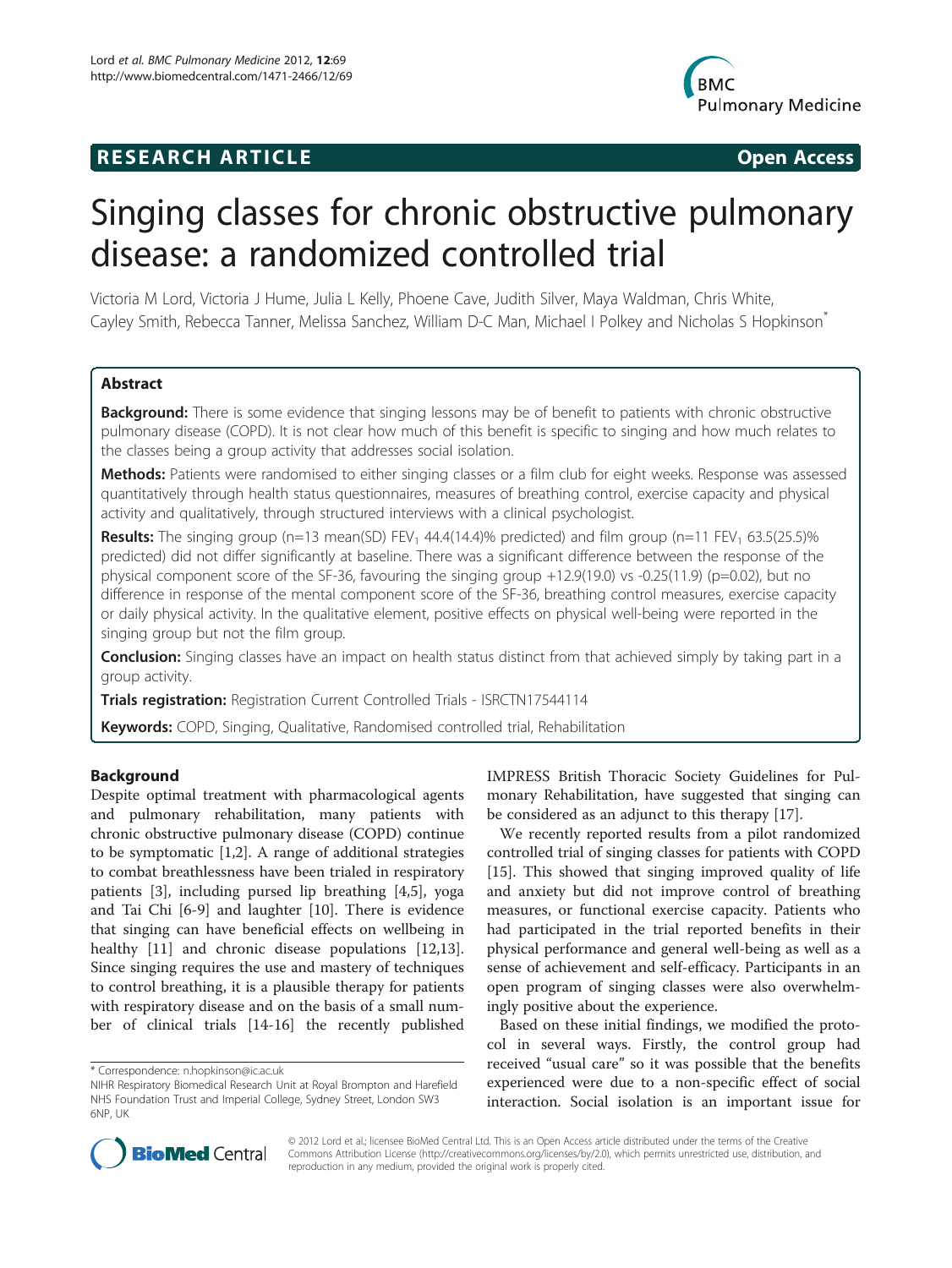older people in general [\[18](#page-6-0)] and patients with COPD specifically [[19\]](#page-6-0). We therefore incorporated an active control arm where participants took part in a film group. Secondly, the singing teacher had reported that she felt that after six weeks she was "only just starting to make progress" with many of the participants. Feedback from participants supported this, so the trial duration was increased to eight weeks. Thirdly, although the initial trial found no change in functional exercise capacity, assessed using the incremental shuttle walk test, patients reported that they felt able to do more and cope better with daily tasks, so we added physical activity monitoring to see if this translated into changes in daily activity. Finally, given the results of our initial trial the primary outcome was health status rather than the control of breathing measures adopted in the initial study.

The primary hypothesis of the present study was therefore that singing lessons would lead to a greater improvement in health status than a film studies group. In addition to health status, measures of exercise capacity, physical activity and breathing control were also assessed.

## Methods

Patients with COPD, diagnosed according to the GOLD guidelines, who were attending respiratory clinics at Royal Brompton and Harefield NHS Foundation Trust, were invited to participate. The trial was approved by the Brompton, Harefield and NHLI Research Ethics Committee. The trial procedures were explained to potential participants and all who took part in the trial gave written informed consent.

## Baseline assessments

Participants completed the Hospital Anxiety and Depression Scale (HADS) [\[20](#page-6-0)], COPD assessment test (CAT) score [\[21](#page-6-0)], and the Short Form 36 (SF-36) questionnaire [[22](#page-6-0)]. Functional exercise capacity was assessed using the incremental shuttle walk test (ISWT) with time to recovery of oxygen saturation, Borg dyspnoea score and heart rate following the walk also documented [[23](#page-6-0)].

Control of breathing was assessed using two measures in routine use in the physiotherapy department for the assessment of hyperventilation; a breath hold test where subjects held their breath from maximum inspiration [[24,25\]](#page-6-0) and single breath counting where subjects were instructed to breathe in and then count out loud in time with a metronome running at 60 beats/min [\[16](#page-6-0)]. The mean of three satisfactory attempts at each manoeuvre was recorded.

Each subject was then given a SenseWear Pro (Sense-Wear, Body Media, Pittsburgh, USA) activity monitor wear for one week prior to commencing their sessions and given written instructions on its usage and cleaning.

## Interventions

All subjects received a thirty minute standard session on breathing control and techniques to manage breathlessness, delivered by one of three senior respiratory physiotherapists involved in the study. Pursed lip breathing and nose breathing were also discussed in relation to managing episodes of shortness of breath. Each subject received a standard Royal Brompton Hospital "Help Yourself - physiotherapy for people with respiratory symptoms" booklet [[15\]](#page-6-0) and was advised to practice the techniques at home. At the end of the baseline visit, patients were randomized to either the singing classes or the film workshops, using randomization in blocks of 4 through consecutive sequentially numbered sealed envelopes. The sequence was developed by NSH who was not involved with the day to day conduct of the trial. Patients in both groups continued on their usual medications throughout.

The singing classes were held twice weekly for eight weeks and led by one of three singing teachers (MW, JS, PC). Each session lasted for one hour, and encompassed vocal exercises, posture and relaxation. The conduct of the singing groups is described elsewhere [[15\]](#page-6-0). Subjects allocated to this group were given a CD of physical warm-ups, breathing exercises and songs to practice at home daily.

The film workshops were held once weekly and coordinated by a film-studies graduate (CW). Subjects watched the film together and then discussed any salient points in the workshop afterwards for about an hour. Films watched were as follows: Hable Con Ella, Local Hero, Vicky Cristina Barcelona, Point Blank, Punch Drunk Love, The Fog of War, Fargo, The Truman Show, Sunset Boulevard, Goodbye Lenin, Pan's Labyrinth, Double Indemnity, Shadow of a Doubt, The L Shaped Room, I Heart Huckabees, Little Miss Sunshine, The Fall, Vertigo.

The co-coordinators of each session were unaware of the tests measured at baseline.

Following attendance to either group for eight weeks, baseline measurements were again assessed by the same respiratory physiotherapists, who were blinded to treatment allocation. Subjects were asked not to discuss which group they had been allocated to. Study participants again wore the physical activity monitors for a further week and these were to be returned to the hospital on completion.

Statistical analysis was performed using StatView 5.0. Change in quantitative outcome measures between both groups was assessed using ANCOVA with baseline values included as covariates. Primary outcome was health related quality of life assessed using the SF-36. Based on our initial pilot data [[15\]](#page-6-0) with a standard deviation of 14.6 a 10 point difference in ΔSF-36 between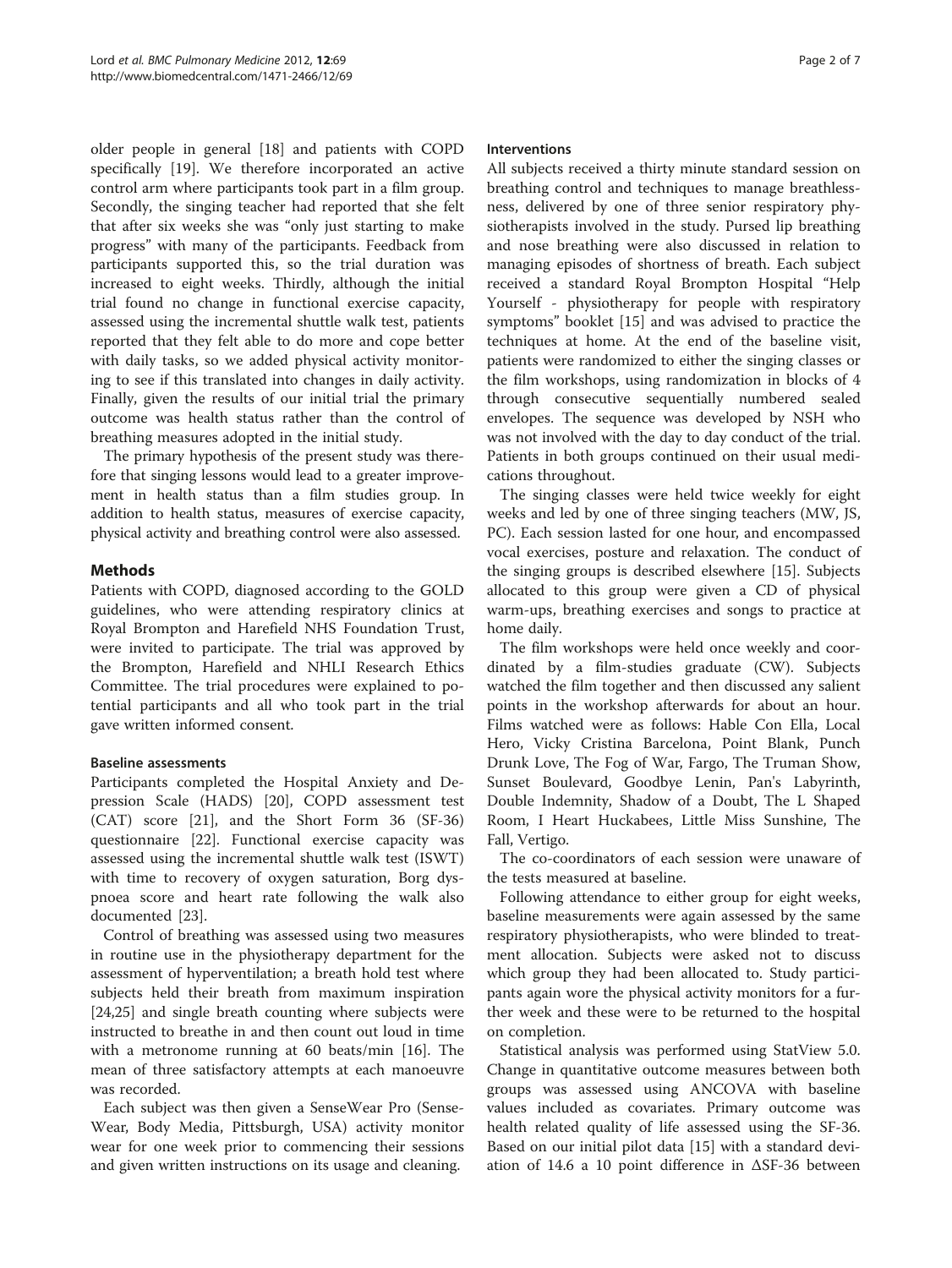groups would require a sample size of 20 to have a 90% power assuming a 2 tailed test and a significance level of  $< 0.05$ .

## Qualitative assessments

Following completion of the randomized control study, a clinical psychologist interviewed a sample of subjects from each group. The structured interviews lasted for thirty minutes and used the same template as in our previous study [\[15\]](#page-6-0). Subjects were asked to discuss their perception of any physical and emotional benefits or harm they had experienced from attending the sessions. They were assured that their responses would be anonymous and that they could make negative comments if they wished.

## Results

## Comparison of response in singing and film groups

The study took place between April 2010 and February 2011. Participation in the study is described in the CON-SORT diagram (Figure 1). One hundred and eightythree patients were approached to participate. One hundred and fifty declined to take part. Eighteen patients were allocated to the singing group and fifteen to the film one. Of the singing group, five subjects withdrew once the sessions had begun. In the film group, one subject died after randomization but before attending any sessions and three subjects withdrew from the study once the sessions had begun. Data are therefore presented on the thirteen subjects in the singing group and eleven in the film group who completed the study. Baseline characteristics of the two groups did not differ significantly (Table [1\)](#page-3-0). Median number of sessions attended was 14.5 in the singing group and 7 in the film group.

There were no significant differences between groups in the response of measures of breathing control, functional exercise capacity or daily physical activity (Table [2](#page-3-0)). However, although there were similar improvements in the mental component score of the SF-36 in both groups; Singing  $+9.3(25.3)$  vs Film  $+4.3(9.0)$  (p=0.41) there was a significant difference between the response of the physical component score favouring the singing group  $+12.9(19.0)$  vs  $-0.25(11.9)$  (p=0.02).

## Qualitative survey of patient experiences

Nine subjects who had taken part in the study were interviewed: five singers and four from the film group. One interview was conducted via telephone; the remaining eight interviews took place at the Hospital. As in our previous study, these are presented in terms of

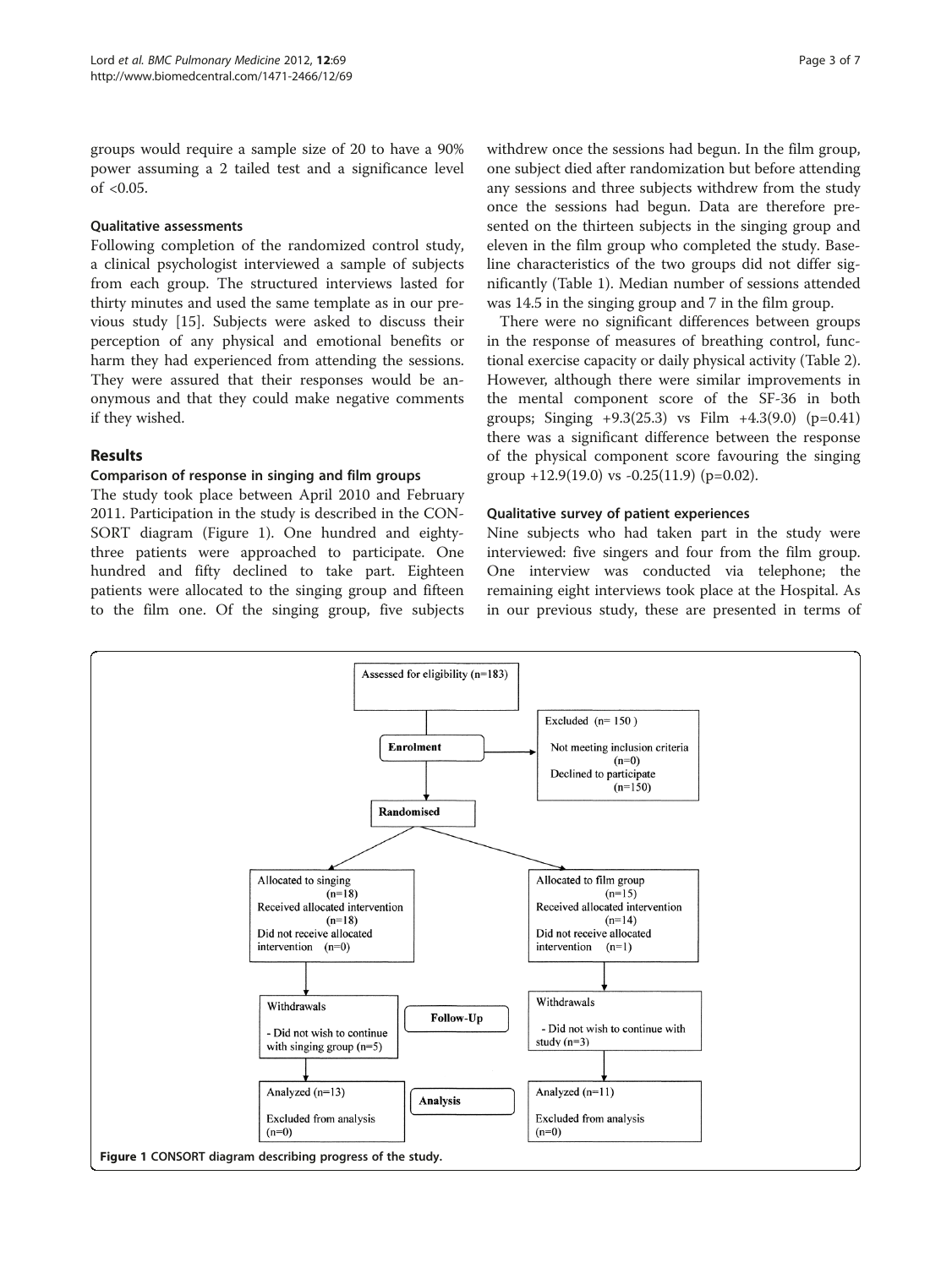## <span id="page-3-0"></span>Table 1 Baseline characteristics

|                                              | Total $(n=24)$ | Singing group $(n=13)$ | Control group (n=11) |
|----------------------------------------------|----------------|------------------------|----------------------|
| Age (yrs)                                    | 68.3 (9.7)     | 68.6 (10.7)            | 67.9(8.8)            |
| $FEV1%$ predicted                            | 53.1 (22.0)    | 44.4 (14.4)            | 63.5(25.5)           |
| Exacerbation rate yr <sup>-1</sup>           | 1.83(2.1)      | 2.00(2.6)              | 1.64(1.4)            |
| Breath Hold (s)                              | 27.8 (12.2)    | 29.0 (13.8)            | 26.3(10.6)           |
| Single Breath Counting (n)                   | 19.8 (9.0)     | 21.5(9.8)              | 17.9(8.1)            |
| HAD anxiety                                  | 5.58(3.3)      | 5.69(3.3)              | 5.45(3.6)            |
| HAD depression                               | 6.00(3.6)      | 7.23(3.6)              | 4.5(3.3)             |
| SF36 PCS                                     | 42.8 (18.2)    | 36.5 (13.8)            | 50.3 (20.6)          |
| SF36 MCS                                     | 53.6 (20.9)    | 48.2 (20.8)            | 60.0(20.1)           |
| CAT score                                    | 18.9 (8.86)    | 19.0 (10.03)           | 19.0(7.7)            |
| ISWT (m)                                     | 321.7 (168.9)  | 275.4 (196.1)          | 376.4 (115.6)        |
| $O2$ sat <sup>n</sup> recovery (s)           | 35.1 (44.8)    | 43.2(5)                | 95.4 (50.2)          |
| HR recovery (s)                              | 147.5 (82.8)   | 144.4 (89.6)           | 25.5(30.3)           |
| Subjective recovery (s)                      | 92.6 (47.8)    | 90.3 (47.6)            | 151.1(78.1)          |
| Steps (steps per day)                        | 5791 (3463)    | 5277(3794)             | 6525 (3051)          |
| Sedentary time (minutes per day)             | 856 (358)      | 934(262)               | 744 (463)            |
| Physical activity duration (minutes per day) | 457(263)       | 535(309)               | 402 (226)            |
| Active energy expenditure (KJ per day)       | 1098(602)      | 1009 (506)             | 1223 (742)           |

FEV<sub>1</sub> forced expiratory volume in one second; CAT, COPD assessment test score; HAD, hospital anxiety and depression score; SF-36 short form 36 health status score; PCS, physical component score; MCS, mental component score; ISWT incremental shuttle walk test; HR, heart rate (all p>0.05).

physical and general wellbeing, with the latter divided into sub-categories.

All participants in the singing group reported positive physical effects in relation to their breathing following attendance at the singing group. In particular, they reported being more aware of their breathing and how to control it more effectively. Comments included: "Helped my fitness...using the breathing technique in the gym and everyday life" "Have more control over my breathing...know how to use my breath more" "Group

was good...bit like a Pilates workout but better than going to the gym which is boring" "Feel I'm doing a bit more light housework, like sweeping and laundry" "Learnt something about breathing through the singing and about pacing". Two participants reported multiple physical health conditions. They both reported that they felt that it had been hard to assess any physical benefits due to their multiple conditions.

In general, film group participants did not feel they received any positive physical effects from attending the

#### Table 2 Response to intervention

|                                                    | Singing group $(n=13)$ | Control group(n=11) | p value |
|----------------------------------------------------|------------------------|---------------------|---------|
| Breath hold time (s)                               | $-1.64(4.1)$           | 2.39(7.8)           | 0.14    |
| Single breath counting                             | 1.5(7.1)               | 7.0(7.8)            | 0.15    |
| HAD anxiety                                        | $-0.8(3.6)$            | $-0.9(2.3)$         | 0.89    |
| HAD depression                                     | $-1.3(3.8)$            | $-0.7(1.6)$         | 0.49    |
| CAT                                                | $-1.1(8.3)$            | 0.7(5.6)            | 0.44    |
| SF36 PCS                                           | 12.9 (19.0)            | $-2.5(11.9)$        | $0.02*$ |
| SF36 MCS                                           | 9.3(25.3)              | 4.3(9.0)            | 0.41    |
| ISWT(m)                                            | $-7.2(46.1)$           | 14.5 (38.0)         | 0.22    |
| Steps (steps per day)                              | $-763(1647)$           | 1011 (1003)         | 0.14    |
| Sedentary time (minutes per day)                   | $-35.9(127.3)$         | $-27.3(67.0)$       | 0.66    |
| Physical activity duration (PAD) (minutes per day) | $-92.7(216.9)$         | 49.5 (40.9)         | 0.16    |
| Active energy expenditure (AEE) (KJ per day)       | $-144.2(436.0)$        | 228.8 (146.3)       | 0.19    |

FEV<sub>1</sub> forced expiratory volume in one second; CAT, COPD assessment test score; HAD, hospital anxiety and depression score; SF-36 short form 36 health status score; PCS, physical component score; MCS, mental component score; ISWT incremental shuttle walk test; HR, heart rate. (\*p<0.05).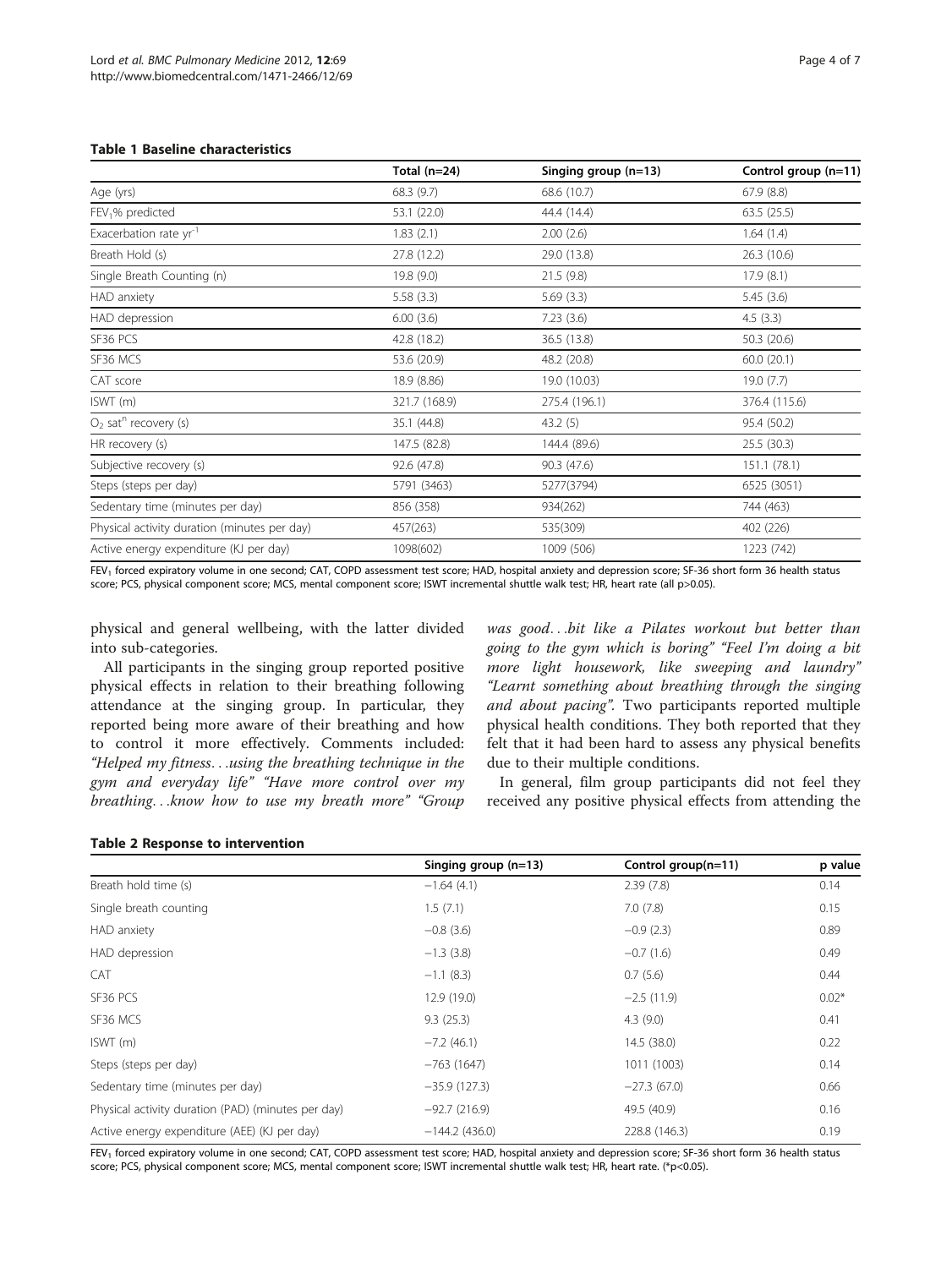sessions. One participant felt that attendance at the film group had been good for his health "in terms of enjoyment".

The singing group participants reported multiple benefits in terms of their general wellbeing. Relating to mood and pleasure, participants reported: "Helped with my mood", "Nice to be doing something pleasant with a chronic illness" "Great fun" "Enjoyed talking to others about singing" "Depressing being in all the time...group got me out of the house" "Immensely enjoyed it" "Positive impact on my mood...we're singing in the pub tonight for the open mic".

The singing group participants reported that they had experienced a sense of community and social support: "Being around others with COPD prepares me for the future...helps me to learn more about my illness" "Others understood what I was saying about my chest...gave me tips to talk to my doctor about" "Meeting other people with similar illness helped...felt like everyone understood me...didn't look down on me like at the gym" "Peer support...people the same as you are!" "Nobody was judgmental!" "Psychological benefit of seeing people".

In terms of achievement and efficacy, singers reported: "Want to build singing into daily routine...helps me to overcome difficulties" "Hadn't felt like going out before course due to breathing problems...now feel I can overcome anything" "Had forgotten how much I enjoyed singing" "Singing group got me out of the house".

A singing group facilitator commented that sixteen sessions seemed about the right duration but that mixed ability classes were challenging and that this could be more difficult with a rolling program where new people were joining the group.

Participants in the film group did report some positive effects on their general well-being. In terms of mood and pleasure: "Enjoyed movies and enjoyed learning from group leader" "Enjoyed it...I don't relax a lot" One participant reported negative effects the film group had had on her general well-being: "Increased my anxiety...I'm a very religious person...lots of films I wouldn't choose to see...relieved it's over". In the film group participants did experience a sense of community and social support: "Like a club day...mixing and meeting different people" "Good discussions" "Sense of social support" "Felt supported by peers in group". One participant reported the film group was not large enough to provide social support. In terms of achievement and efficacy: "Group made me get out of the house which is important" "Made me think about things differently" "New experience...wouldn't have done it normally."

The film group participants felt that there had been little benefit in attending the group but that it had not

caused them any significant harm either. All the film group participants reported that they would like to enrol in the singing classes due to the benefit they perceived would come from that approach.

The findings highlighted how enjoyable the participants found the singing group. As well as providing social support, participants felt that the group had had lasting positive physical effects in terms of their breathing techniques. All the participants were keen to continue to use what they had learned within the group. Participants felt that they had achieved something both personally and physically.

In comparison, the participants from the film group did not report any significant positive physical effects from their group attendance although they had in general enjoyed the experience and felt they had gained some social support from attending. Part of the process of the film club sessions involved considerable discussion amongst the subjects on topics raised by the film they had just seen, and on the films that they had been inspired to see in their own time. These discussions could last up to an hour and increased over the weeks the film club sessions ran. The facilitator reported that "It did seem to me that talking this much was often an effort for them but they were motivated to carry on. It also seemed to me that there was initially insecurity towards involvement with the group discussions, but this slowly dissolved".

## **Discussion**

The main findings of this study are that 1) the singing classes were associated with an improvement in the physical component score of the SF-36 compared to the film group which exceeded the minimum clinically important difference for this test [[26](#page-6-0)]. 2) Qualitative data from interviews with participants highlighted perceived physical and psychological benefits from attending singing rather than the film group although experiences of the latter were generally positive. 3) The difference in perceived improvements between the two groups was not accompanied by differences in measures of breathing control, functional exercise capacity or daily physical activity.

## Significance of findings

The present data develop the findings of our previous work in this area which showed improvements in health status and a positive patient experience associated with participation in singing classes [[15\]](#page-6-0). In the previous study the control group received only usual care so it was possible that the reported benefits were due to a reduction in social isolation. A strength of the present study is that there was an active control group who took part in a group activity which means that some of the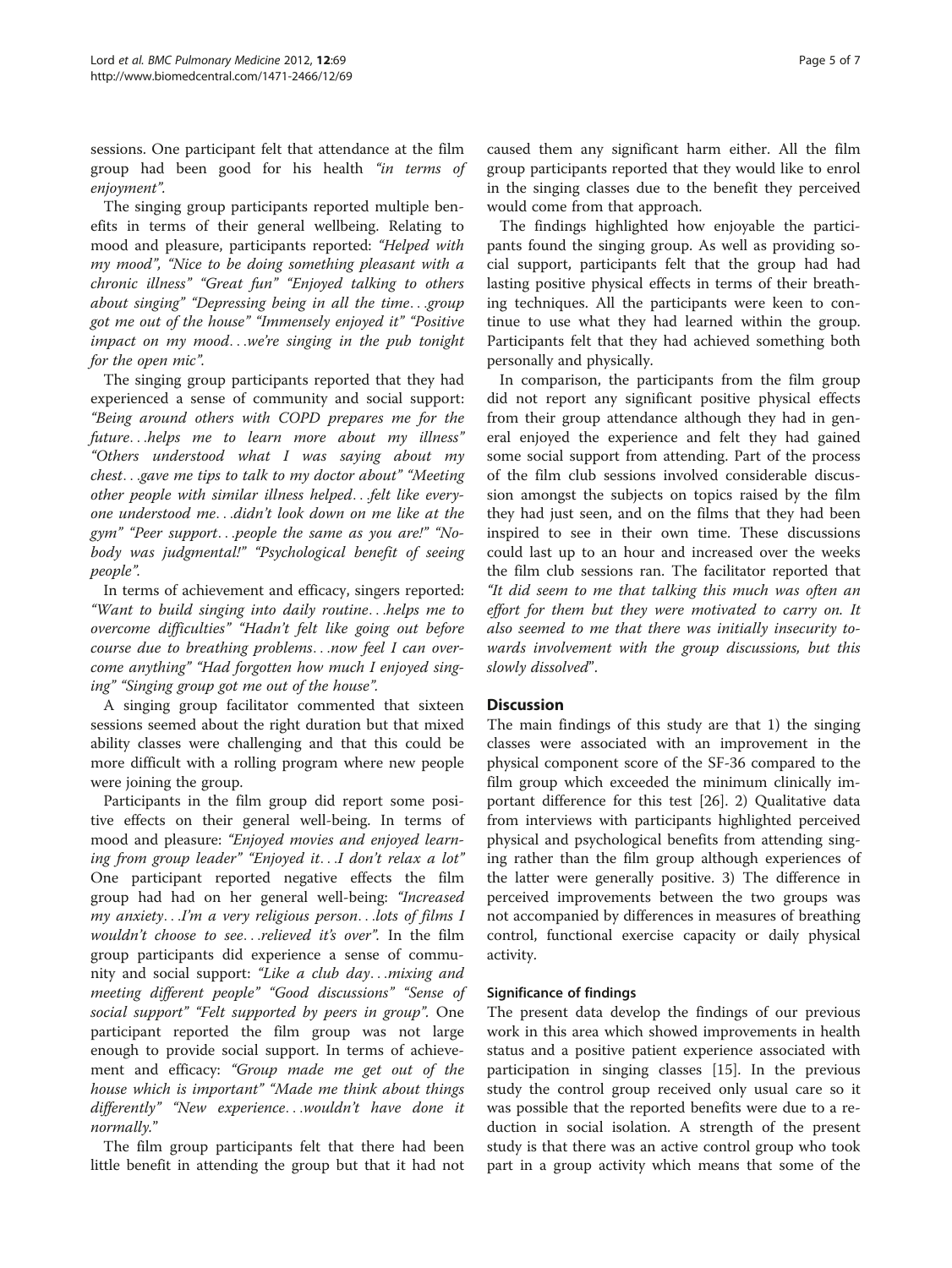"generic" effects of group activity on social isolation can be discounted. Thus although the film group reported that the experience was generally positive they did not report improvements in their physical health in contrast to the singing group.

In addition to our previous study [[15\]](#page-6-0) we are aware of one other controlled trial of singing in patients with COPD. In that study patients either attended singing classes, or a handicraft class once a week for 6 months [[14\]](#page-6-0). Although singing practice produced an acute improvement in inspiratory capacity, SGRQ improved equally in both groups. Exercise capacity was not assessed.

Patients with COPD have increased operating volumes, increased neural drive and display changes in the excitability of corticospinal pathways to the diaphragm [\[27-30](#page-6-0)] meaning that there are a range of mechanisms through which relief of breathlessness could occur. The improvement in health status may have arisen directly through effects on breathing pattern, posture or the learning of techniques to hasten recovery from episodes of dyspnoea but we have no specific data on physiological changes to address these questions. Interestingly, these perceived improvements were not reflected in objective outcome measures. This was a relatively small pilot study but it does raise interesting questions about the appropriateness of outcome measures for this sort of complex and relatively personalized intervention. Although they were not significantly different, the control of breathing measures, as in our previous pilot, paradoxically favored the non-singing group. These tests were developed for evaluating hyperventilation so may not be appropriate for COPD patients. As both relate to breath-holding it may be that participants in the singing group had learned to make a more relaxed and thus less deep inhalation leading to worse performance on these specific tests.

Physical activity limitation is an important feature of COPD being associated with muscle weakness, more rapid disease progression and reduced health status [[31-33\]](#page-6-0) so the absence of improvement in measures of physical activity was disappointing but may have been due to the small sample size, as responses were highly variable.

Many patients approached did not wish to participate. A range of reasons were cited, many logistical, including the time commitment and believing that singing would be helpful so not therefore wishing to be randomized to the non-singing control arm. Of note, all of the film group participants wanted to go on to take part in singing classes. Translating this into clinical practice, singing is more likely to be of benefit to patients who believe it will be helpful. The present data suggest that singing does produce specific benefits and that participation in singing classes should be encouraged where these are available. It is certainly not a substitute for a proper multidisciplinary pulmonary rehabilitation program [[2,34\]](#page-6-0) and further work is needed to see if it can be applied directly as an adjunct during pulmonary rehabilitation or perhaps as an element of a continuation program.

A further practical issue is the duration of the intervention. Different models are possible ranging from an intensive one to one approach continued indefinitely through a fixed period of sessions through to a long term group approach with flexible participation. Decisions about this are likely to be dependent on practical and economic factors. A rolling rather than a fixed program may offer greater flexibility for participants but has the disadvantage that this may impede the group's progression as they acquire new skills because "beginners" will need to be taught basic techniques. It is also worth noting that over half the session-time was normally spent on physical warm-ups, breathing exercises and singing exercises; under half singing songs: this proportion is perhaps different to a 'normal' community singing group in its emphasis on technique over song. A further issue is group size. Sessions usually involved 4 to 6 people and this would be a different experience to taking part in a larger choir an issue that could be addressed in future work.

A limitation of the study is that the singing group was twice weekly and the film discussion weekly which may have influenced the "dose" of social interaction with the singing group spending more time in the group activity. However, the qualitative data suggest that both interventions had social effects of a similar nature but that participants in the film group experienced no "physical" effect, making it unlikely that there would have been a different outcome if the film group had met more frequently.

### Conclusion

The present data suggest that singing has specific effects of physical wellbeing and taken together with other small studies support the concept that participation in singing lessons may be a useful activity for patients with COPD.

#### Competing interests

The authors declare they have no competing interests.

#### Authors' contributions

NSH, VML, VJH, PC, JLK and MIP conceived the study; VML, CS, MS, RT and JLK performed the study measurements. PC, JS, PC and CW delivered the study interventions. VML, VJH, AE and NSH performed the data analysis. VML and NSH wrote the first draft of the paper to which all authors subsequently made contributions. All authors read and approved the final manuscript.

#### Acknowledgements

This study was funded by Royal Brompton and Harefield Arts (rb&hArts), thanks to the Ian Adam Memorial Concert and by the NIHR Respiratory